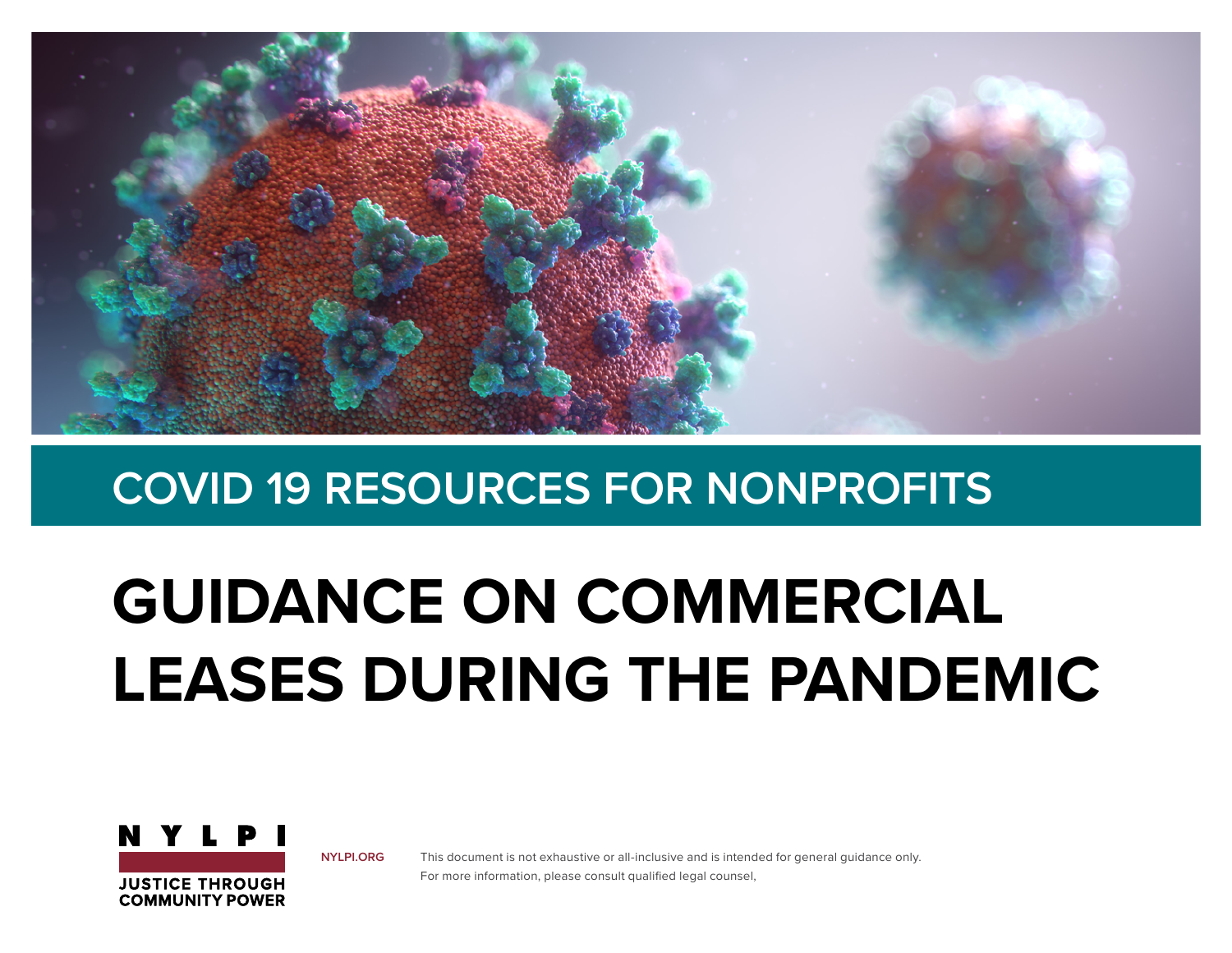## **TABLE OF CONTENTS**

Can we cancel our lease, stop paying rent, or pay less rent due to the coronavirus? 1

What can our landlord do if we default? 1

Can we negotiate an accommodation if we are experiencing financial hardship due to the coronavirus? 2

Under what circumstances do we have the right to cancel our lease or pay less rent? 3

Might the government step in and waive tenants' obligations to pay rent? 5

What alternative sources of relief are available to us? 5

**[@nylpi](https://twitter.com/NYLPI?ref_src=twsrc%5Egoogle%7Ctwcamp%5Eserp%7Ctwgr%5Eauthor) | [nylpi.org](http://NYLPI.ORG )**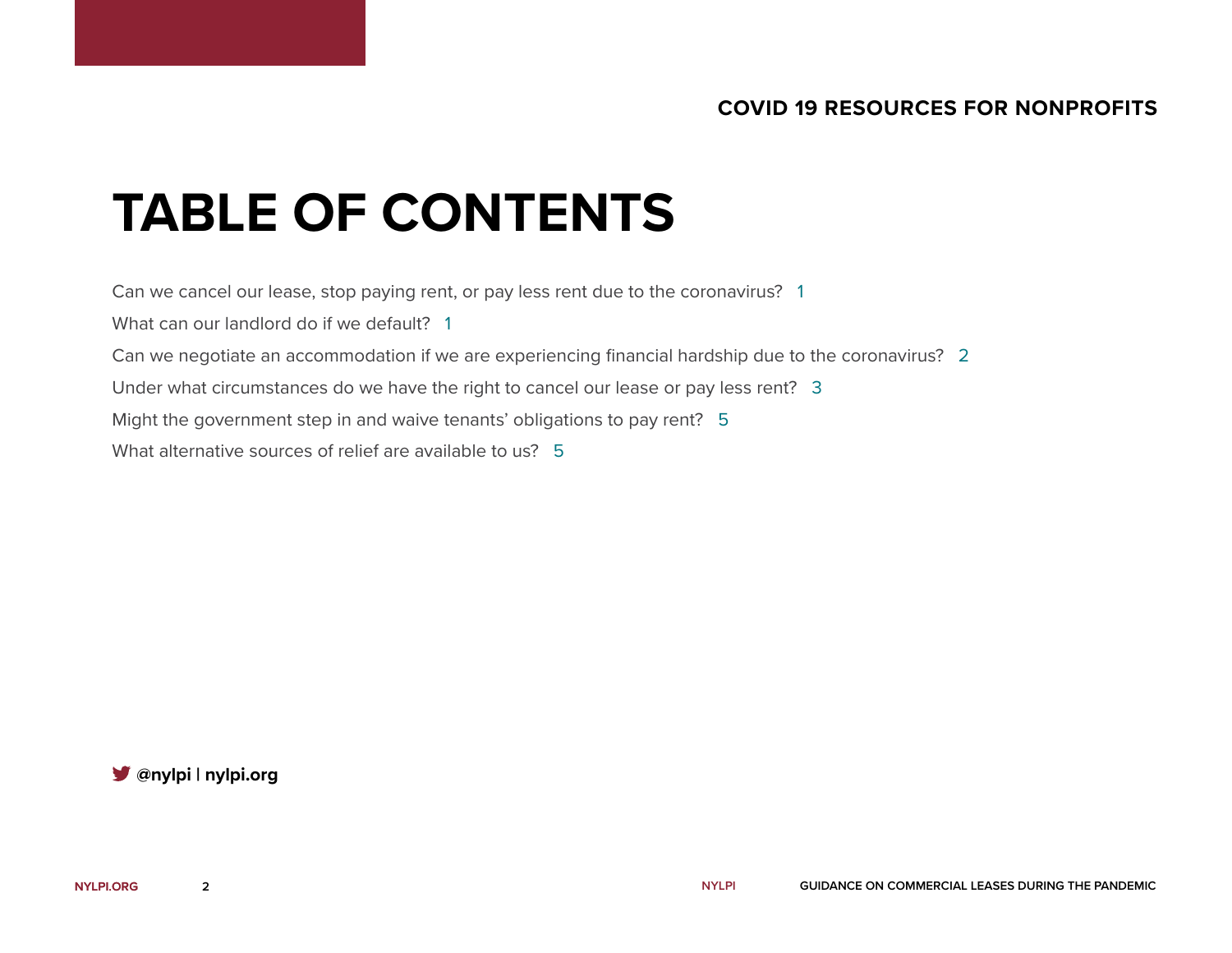## **CAN WE CANCEL OUR LEASE, STOP PAYING RENT, OR PAY LESS RENT DUE TO THE CORONAVIRUS?**

In most cases, commercial tenants do not have the right to cancel their leases, stop paying rent, or pay less than the required rent, due to the coronavirus. There are some very limited instances in which tenants may be entitled to do so, and those are discussed below. Even if you do not have a right to do so, you may be able to negotiate an accommodation with your landlord, which is also discussed below.

### **WHAT CAN OUR LANDLORD DO IF WE DEFAULT?**

If you are not entitled to walk away from your lease or skip any rent payments or pay less than the required rent, and you do it anyway, then you are defaulting under the lease. Your lease may or may not obligate your landlord to notify you of your default and give you time to fix it. If your lease does not obligate your landlord to do so, or if you do not fix the default during the required period of time (which is

usually very short), then your landlord can (among other things):

- File a lawsuit to evict you (if courts are allowing landlords to file them at the time); and
- Try to recover its damages by paying itself out of any security you provided to your landlord (for example, any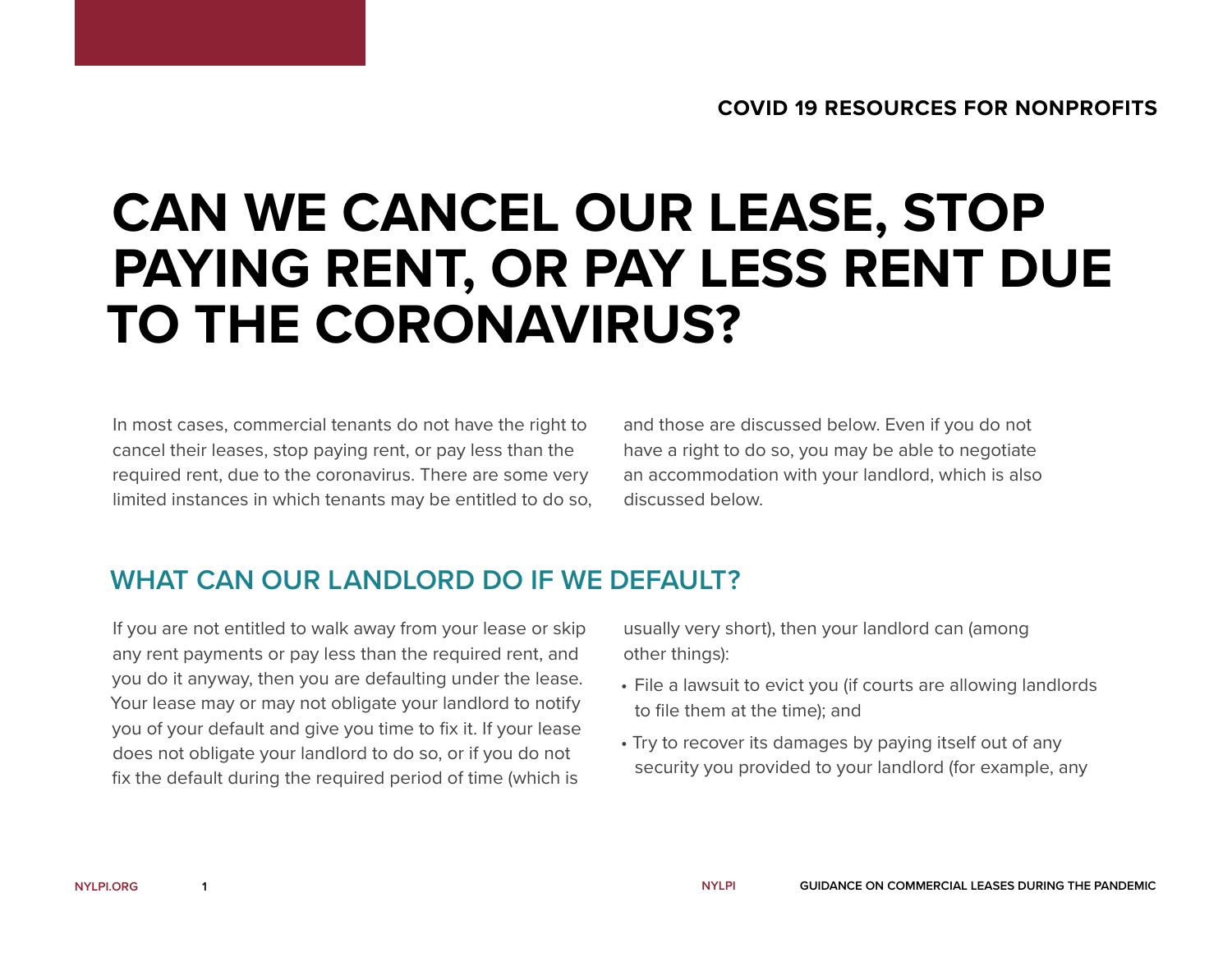cash deposit or letter of credit) or by filing a lawsuit against you or any guarantor (again, if courts are allowing landlords to file them at the time). Your landlord's damages may include (among other things) rent you fail to pay, late charges, interest and legal fees. In New York State, landlords are rarely obligated to try to reduce their damages by finding replacement tenants, so you may be responsible for the rent owed for the balance of the term.

New York State (and a number of other states, counties and cities across the country) have temporarily suspended evictions. In New York State, landlords will not be able to

evict tenants until at least June 20, 2020. Landlords in New York State cannot even file a lawsuit (in order to evict you or sue you for damages) until at least April 19, 2020. It will probably take more time than usual for courts in New York State to process lawsuits once courts start accepting "nonessential" ones again.

However, despite these suspensions and delays, your landlord can still send you notices and pay itself out of any security you provided. In addition, your landlord's damages may accumulate during this time.

## **CAN WE NEGOTIATE AN ACCOMMODATION IF WE ARE EXPERIENCING FINANCIAL HARDSHIP DUE TO THE CORONAVIRUS?**

If you are experiencing financial hardship as a result of the coronavirus, talk to your landlord about the possibility of an accommodation. In these extraordinary times, commercial tenants across the country are negotiating special arrangements with their landlords. It's better to have this discussion before skipping a rent payment.

Those arrangements have taken various forms, including the following:

• Deferring rent payments (giving the tenant extra time) e.g., paying no rent or lower rent for one or more months and then paying the missed rent (later this year, sometime next year, or at the end of the term);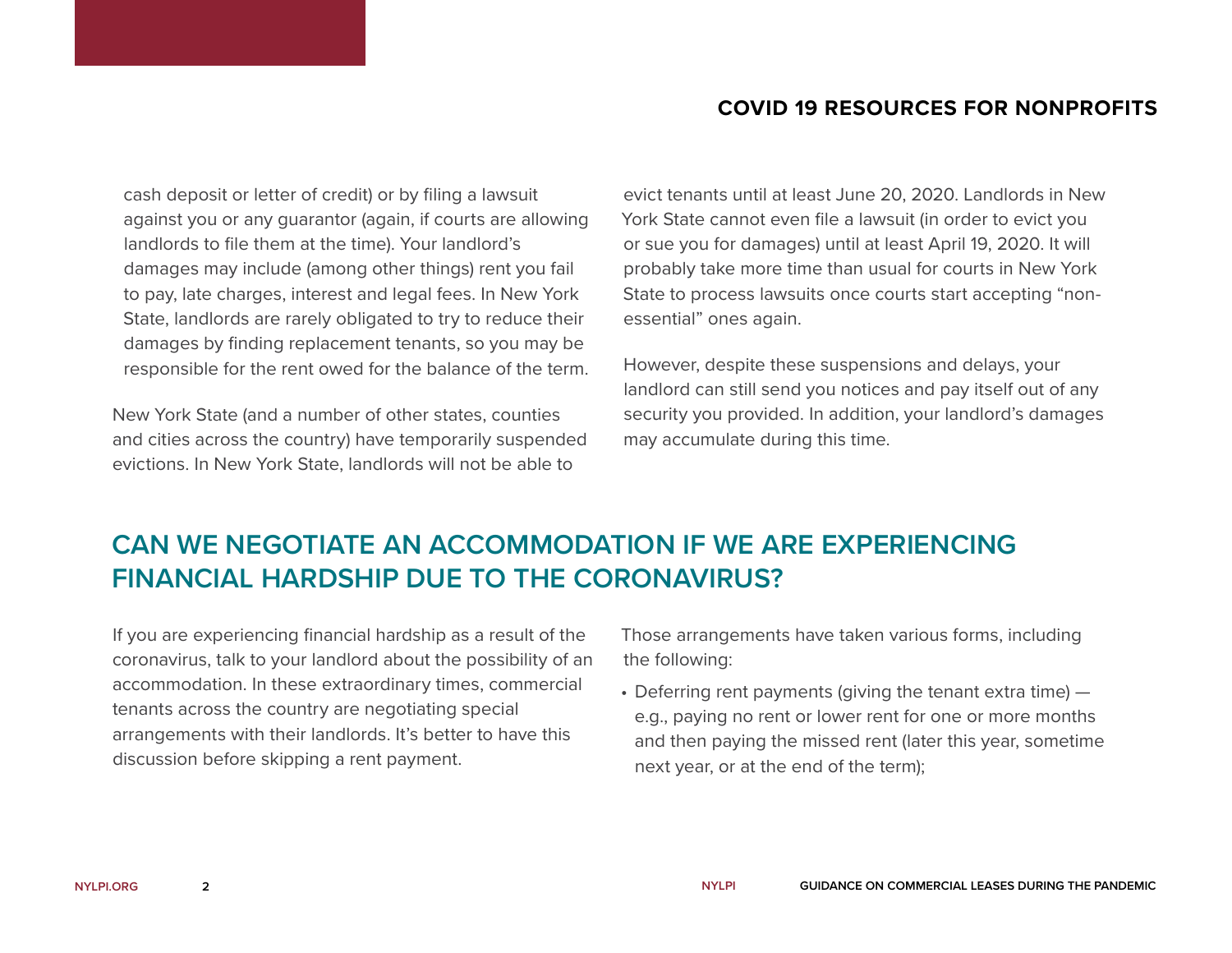- Waiving or reducing rent payments for a period of time (without requiring the tenant to pay the missed rent later);
- Extending the term and having a free-rent period now (since landlords often give tenants a free-rent period when a lease is signed or renewed); and
- Giving up the premises and paying a termination fee.

Whether landlords agree to such arrangements, and what those arrangements look like, depend on a number of

factors. Those factors include (for example) the extent of the tenant's financial distress, whether the landlord wants to keep the lease in place, and how much flexibility the landlord has to make an accommodation (taking into account, for example, the landlord's obligations to its lenders and investors and the availability of insurance).

## **UNDER WHAT CIRCUMSTANCES DO WE HAVE THE RIGHT TO CANCEL OUR LEASE OR PAY LESS RENT?**

Leases generally require a tenant to pay its rent for the entire term, regardless of any adverse developments. That said, there are provisions in many leases that permit tenants to terminate, or to pay no or lower rent for a period of time, under very narrow circumstances. Here are some examples:

- Deprivation of access or services Leases sometimes allow a tenant to pay no or lower rent for a period of time where the tenant is unable to use the building (or certain portions of the building) in which the leased premises are located or to use certain services. This often applies only where the landlord is at fault, but not always.
- •"Force majeure" Leases sometimes excuse a tenant from performing its obligations where it is prevented from doing so by factors outside its control. The existence of a pandemic (or governmental restrictions or other consequences arising from the pandemic) may or may not qualify as a factor that can excuse performance. In any event, this type of provision does not allow a tenant to cancel its lease and rarely applies to a tenant's obligation to pay rent.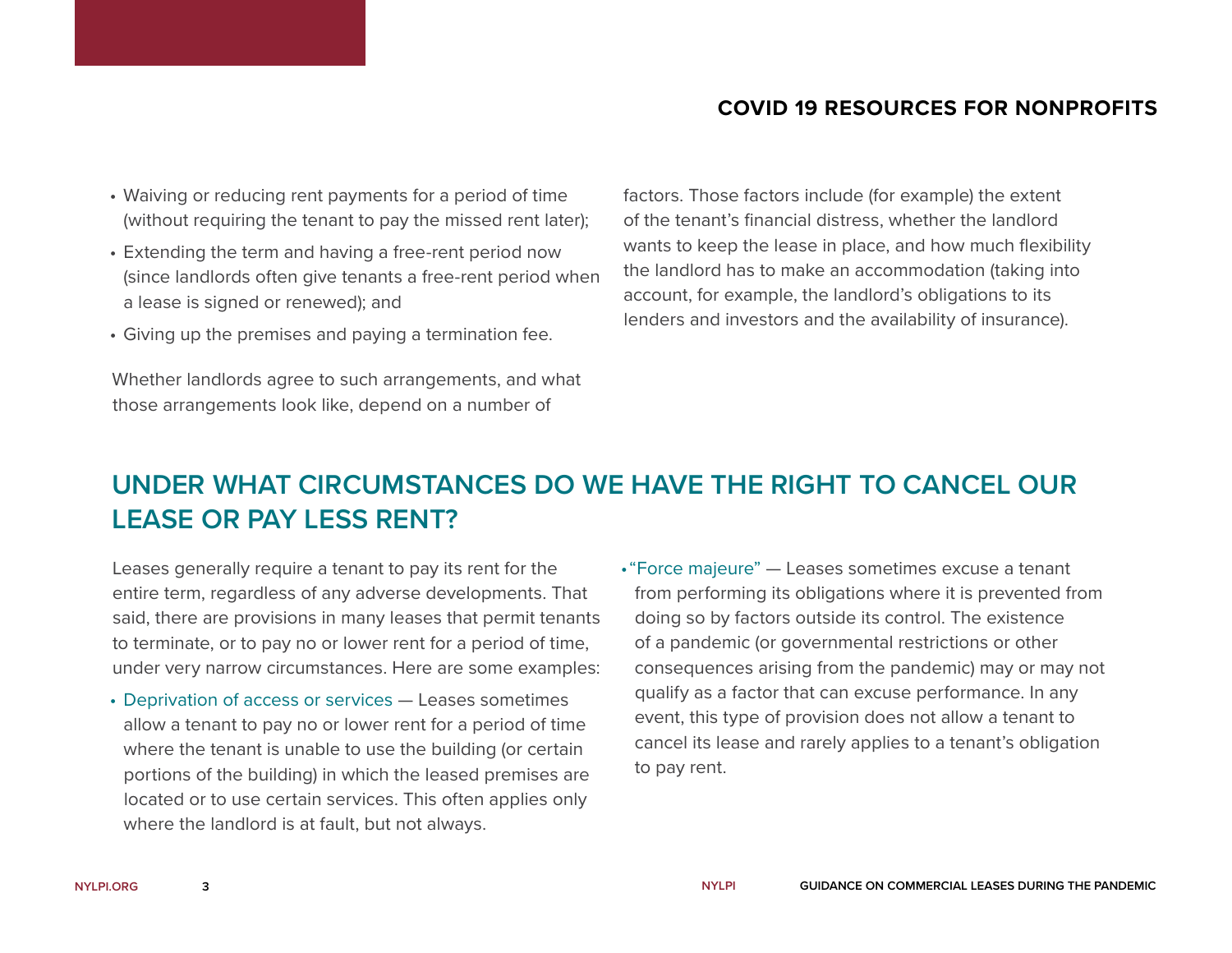- •"Casualty" Leases often permit a tenant to terminate or avoid paying rent because the building is damaged in a fire or other casualty. The standard casualty provision is typically applied in instances of actual physical damage (rather than the presence or threat of a contagious disease).
- •"Condemnation" Leases often permit a tenant to terminate or avoid paying rent because a government takes over the building. It is far from clear that a shelter-inplace or similar order represents a taking for this purpose.
- •"Co-tenancy" Leases sometimes allow a tenant to terminate or pay a reduced rent due to decreases in foot traffic. These leases are usually for retail space in shopping centers and regional malls and not for other types of space (e.g., office space).

Although a tenant's ability to terminate or to not pay rent based on any of these provisions is limited, you should carefully review your lease to assess your rights in light of the specific language contained in your lease and the facts of your particular situation.

If circumstances other than a lack of funds make it impossible for you to use your space, but your lease does not give you the right to terminate your lease, there are

certain laws that could conceivably give you that right. Here are the main examples:

- •"Frustration of purpose" If a condition (e.g., a governmental order) makes it impossible for a tenant to use its space for any permitted purpose, the tenant may be able to terminate its lease by claiming that the purpose of the lease has been so frustrated that the lease is void. A tenant cannot terminate its lease on this basis (even though certain uses may have become unlawful during the term) if the lease permits the tenant to use the space for one or more purposes that remain lawful. In addition, a tenant will generally need to show that it would be unreasonable to continue to bind the tenant.
- •"Constructive eviction" or breach of "covenant of quiet enjoyment" — If conditions at the leased premises are sufficiently poor that they preclude the tenant from being able to use the premises, the tenant may be able to terminate the lease by claiming that the landlord has effectively evicted the tenant or has breached the landlord's obligation to allow the tenant to make proper use of the premises. In order to succeed on one of these claims, a tenant must typically show fault on the part of the landlord. The existence of a pandemic or governmental restrictions is unlikely to be enough. A tenant may be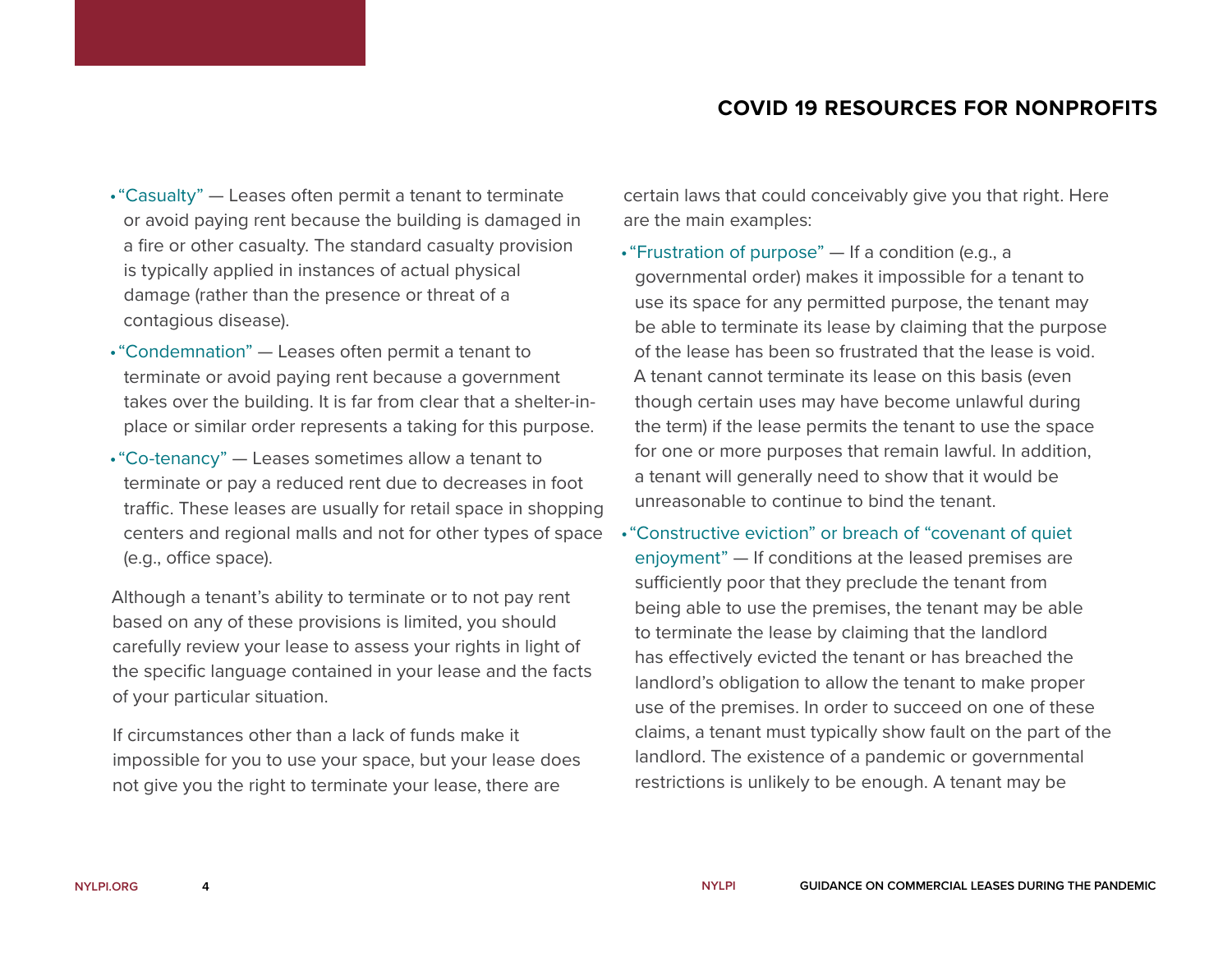able to succeed if the landlord is aware of a dangerous condition and fails to take the basic precautions that an ordinary owner would take.

While a crisis like the one created by the COVID-19 pandemic may lead courts to read leases or apply laws in tenants' favor, leases and laws generally set a very high bar for excusing tenants from their lease obligations. Unless your circumstances clearly fall within one of the protections described above, you should not stop complying with your lease on the assumption that you have a right to do so.

## **MIGHT THE GOVERNMENT STEP IN AND WAIVE TENANTS' OBLIGATIONS TO PAY RENT?**

Many state and local governments are considering potential laws that would forgive tenants' obligations to pay rent for a period of time. For example, bills have been proposed in New York State's Senate and Assembly to waive the rent that would otherwise be payable during a 90-day period

by "small businesses" that have lost income or been forced to close as a result of the coronavirus outbreak. While there is some support for such laws, there is also opposition to them, and it is very unclear whether any such laws will be adopted.

### **WHAT ALTERNATIVE SOURCES OF RELIEF ARE AVAILABLE TO US?**

You should consider the availability of alternative sources of relief, including government programs designed to assist ailing businesses during these trying times (such as loans under the Small Business Administration's Paycheck Protection Program pursuant to the CARES Act), support

from foundations, charitable fundraising and insurance coverage. You can find information on available resources at [https://www.paulweiss.com/practices/transactional/](https://www.paulweiss.com/practices/transactional/coronavirus-covid-19-relief-center/practice-overview/relief-center) [coronavirus-covid-19-relief-center/practice-overview/relief](https://www.paulweiss.com/practices/transactional/coronavirus-covid-19-relief-center/practice-overview/relief-center)[center](https://www.paulweiss.com/practices/transactional/coronavirus-covid-19-relief-center/practice-overview/relief-center) and at <https://nylpi.org/coronavirus/>.